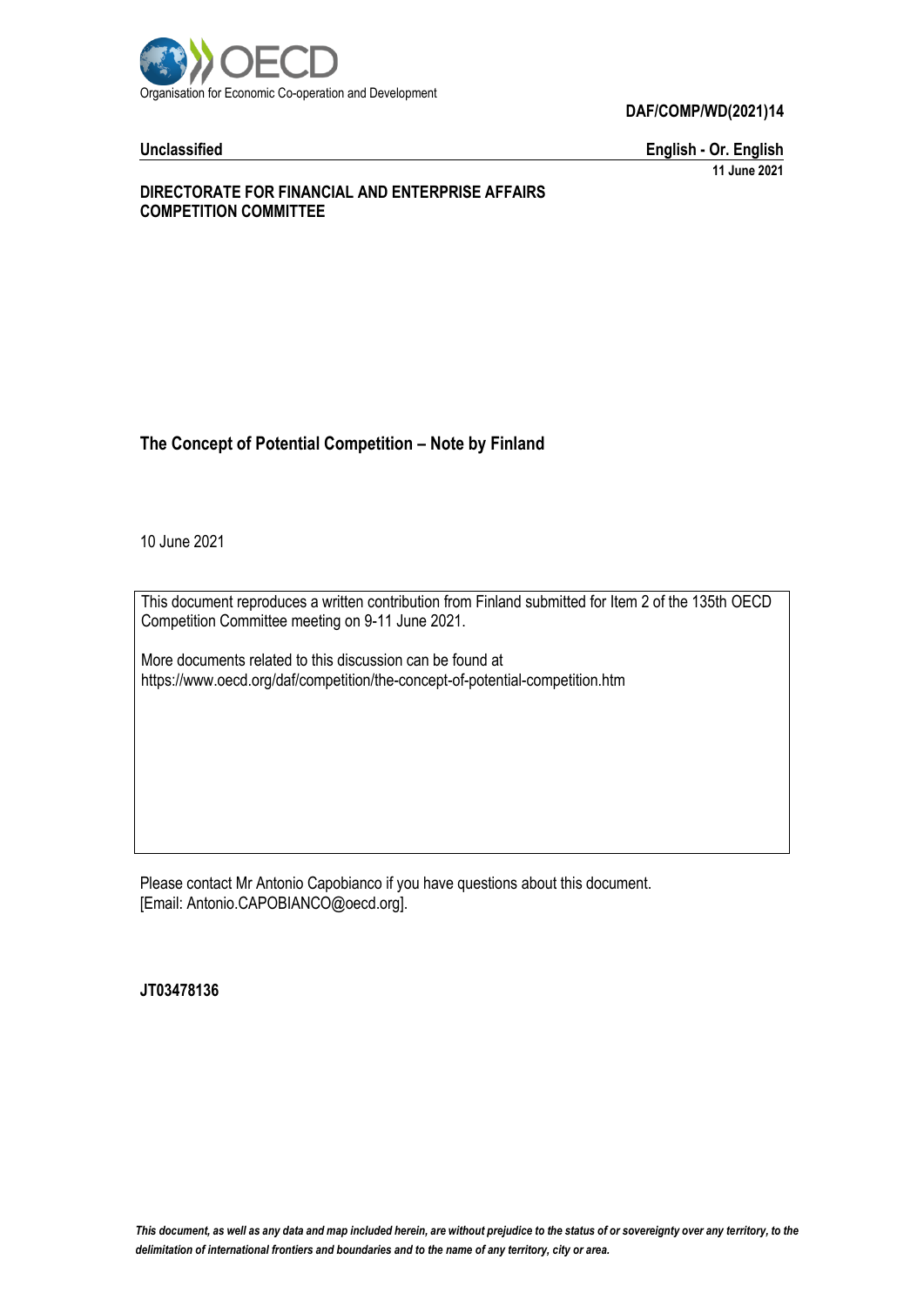# *Finland*

# **1. Introduction**

1. This contribution provides information about the approach of the Finnish Competition and Consumer Authority (hereinafter the FCCA) to potential competition.

2. The Competition Act  $(948/2011)^1$  regulates, among other things, anti-competitive mergers,<sup>2</sup> and anti-competitive practices. Mergers which fulfil the criteria of a notifiable transaction and exceed certain turnover-based thresholds must be notified to the FCCA. The FCCA intervenes with mergers if they significantly impede effective competition in the Finnish markets or a substantial part thereof, in particular as a result of the creation or strengthening of a dominant position. Consequently, the FCCA applies the SIEC test, which is applicable, among other things, to the elimination of actual and potential competition as well as to the restriction of innovation competition. The future development of the markets is also taken into consideration. However, due to the current high notification thresholds the FCCA is not able to intervene with all transactions which may result in anticompetitive effects, such as "killer acquisitions" or rapid concentrations of markets below thresholds. More detailed information about the assessment of mergers is provided in the Merger Guidelines of 2011<sup>3</sup>.

3. As regards anti-competitive practices, such as anti-competitive agreements and abuses of a dominant position, the provisions of the Competition Act, i.e. Sections 5 and 7, are identical to those of Articles 101 and 102 of the TFEU. The FCCA has explicitly stated that its approach to potential competition and barriers to entry in merger cases is the same as in cases concerning anti-competitive practices. The focus of the contribution is therefore on merger control.

4. In most cases, the analysis of potential competition and barriers to entry has been a part of the general analytical framework without explicitly affecting the outcome. However, in few cases the analysis has had an effect to the outcome. The FCCA has concluded, for example, that due to the competitive constraint represented by potential competition there are no competition concerns. On the contrary, the FCCA has identified competition concerns if potential competition is not sufficient to restrain concerns or the merger results in the elimination of potential competition.

<sup>&</sup>lt;sup>1</sup> The Competition Act is available at [https://www.kkv.fi/en/facts-and-advice/competition](https://www.kkv.fi/en/facts-and-advice/competition-affairs/legislation-and-guidelines/competition-act/#C4)[affairs/legislation-and-guidelines/competition-act/#C4.](https://www.kkv.fi/en/facts-and-advice/competition-affairs/legislation-and-guidelines/competition-act/#C4) The working group appointed by the Ministry of Economic Affairs and Employment published a draft to amendment the Competition Act in May 2020. Based on this draft, the Government Bill to amend the Competition Act was published in November 2020. The proposed amendments to the Competition Act mainly result from the national transposition on the so-called ECN+ Directive (i.e. Directive (EU) 2019/1). In addition, the Competition Act will be amended on the basis of national needs. The Government Bill is under the parliamentary review. The Ministry's Press Release of 5 November 2020, "Enforcement of competition law to become more effective", [https://tem.fi/-/kilpailusaantojen-noudattamisen](https://tem.fi/-/kilpailusaantojen-noudattamisen-valvonta-tehostuu?languageId=en_US)[valvonta-tehostuu?languageId=en\\_US.](https://tem.fi/-/kilpailusaantojen-noudattamisen-valvonta-tehostuu?languageId=en_US) 

<sup>2</sup> Chapter 4 of the Competition Act.

<sup>3</sup> Merger Guidelines are available a[t https://www.kkv.fi/globalassets/kkv](https://www.kkv.fi/globalassets/kkv-suomi/julkaisut/suuntaviivat/en/guidelines-1-2011-mergers.pdf)[suomi/julkaisut/suuntaviivat/en/guidelines-1-2011-mergers.pdf.](https://www.kkv.fi/globalassets/kkv-suomi/julkaisut/suuntaviivat/en/guidelines-1-2011-mergers.pdf)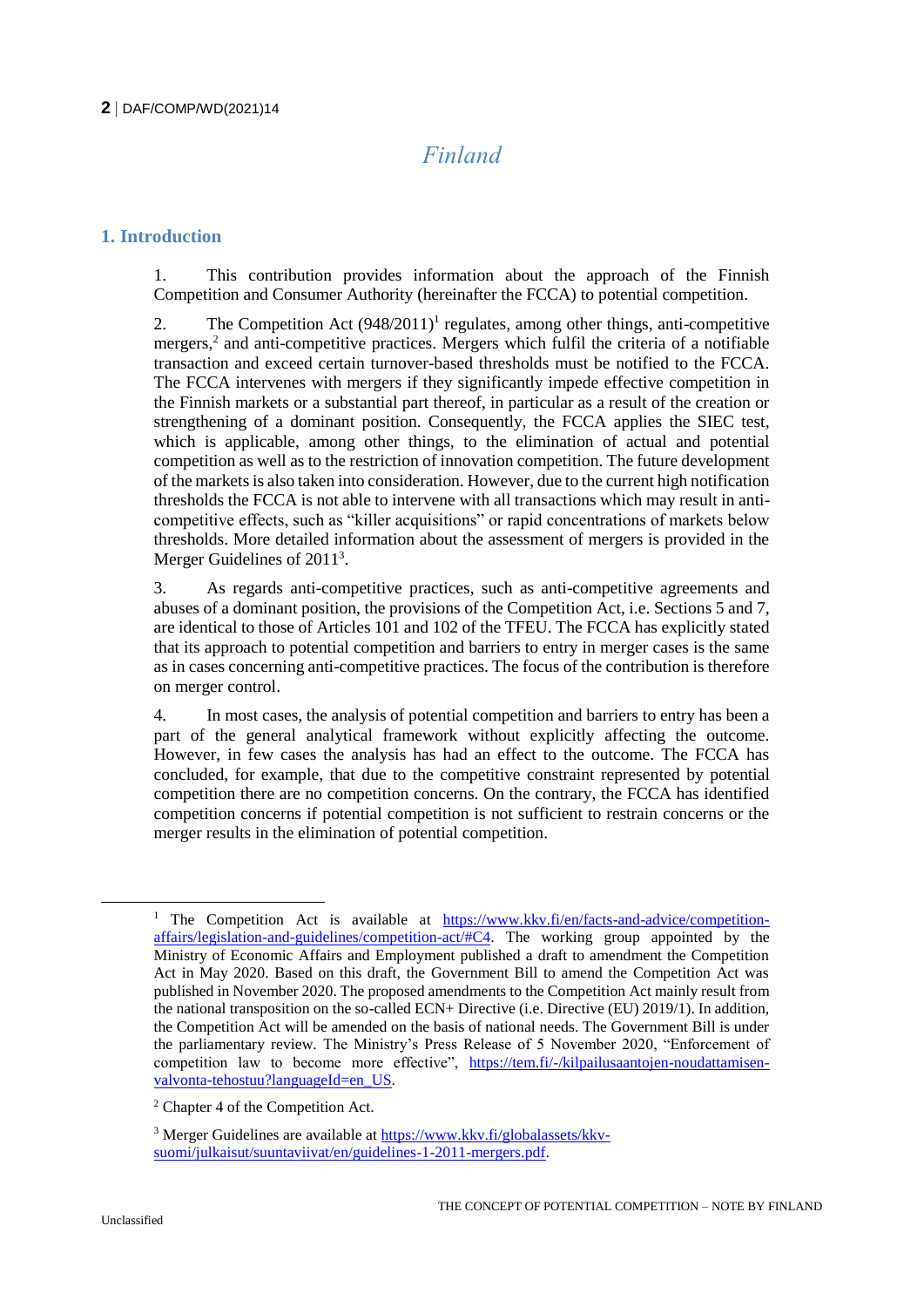5. The contribution consists of the following sections. After the introduction, Section 2 provides the FCCA's general approach to potential competition. The Section discusses potential competition as a competitive constraint and the elimination of potential competition, including killer acquisitions. Also, the above-mentioned need for a change regarding notification thresholds is discussed. In Section 3, the FCCA addresses the framework for analysing potential competition and barriers to entry. The focus is on the guidance provided in the Merger Guidelines. In Section 4, the FCCA provides some examples of the competition law enforcement. The cases are grouped into three categories: i) potential competition as an insufficient competitive constraint, ii) potential competition as a sufficient competitive constraint, and iii) the elimination of potential competition. In Section 5, some concluding remarks are presented.

# **2. FCCA's approach to potential competition**

### **2.1. Potential competition as a competitive constraint**

6. When appraising the effects of a merger on competition, the Merger Guidelines state that the FCCA examines not just existing competition but also competitive pressure caused by potential competitors, in other words the ability of undertakings other than those already operating on the market to begin competing against the merged entity within a relatively short timeframe by realigning their supply or by expanding their geographic operating area.<sup>4</sup>

7. The significance of potential competition usually comes down to the issue of entry. For entry to be considered a sufficient competitive constraint on the merged entity, it must be shown to be likely, timely, and sufficient to deter or defeat any potential anti-competitive effects of the merger.<sup>5</sup>

8. The Merger Guidelines also state that potential competition is conceptually different from supply-side substitutability, which is one of the factors considered in the context of the identification of relevant markets. The main purpose of the market definition is to identify, in a systematic manner, the immediate competitive constraints facing the merged entity. The temporal criteria is therefore stricter. In the context of relevant markets, an assessment of supply-side substitutability includes considerations such as whether other economic operators on the market are able to increase their output or change their portfolio or distribution channels so as to produce competing products and offer these alternatives to consumers relatively easily and quickly and without incurring notable additional costs or risks.<sup>6</sup>

# **2.2. Elimination of potential competition**

9. A significant impediment to effective competition usually results from a merger between undertakings that are already active on the same relevant markets. However, in some circumstances a merger between undertakings that do not have overlapping operations on the same relevant markets can also result in a significant impediment to effective competition by removing, or reducing, important competitive constraints on one

<sup>4</sup> Merger Guidelines, p. 90.

<sup>5</sup> Merger Guidelines, p. 90.

<sup>6</sup> Merger Guidelines, p. 65, 90, footnote 106.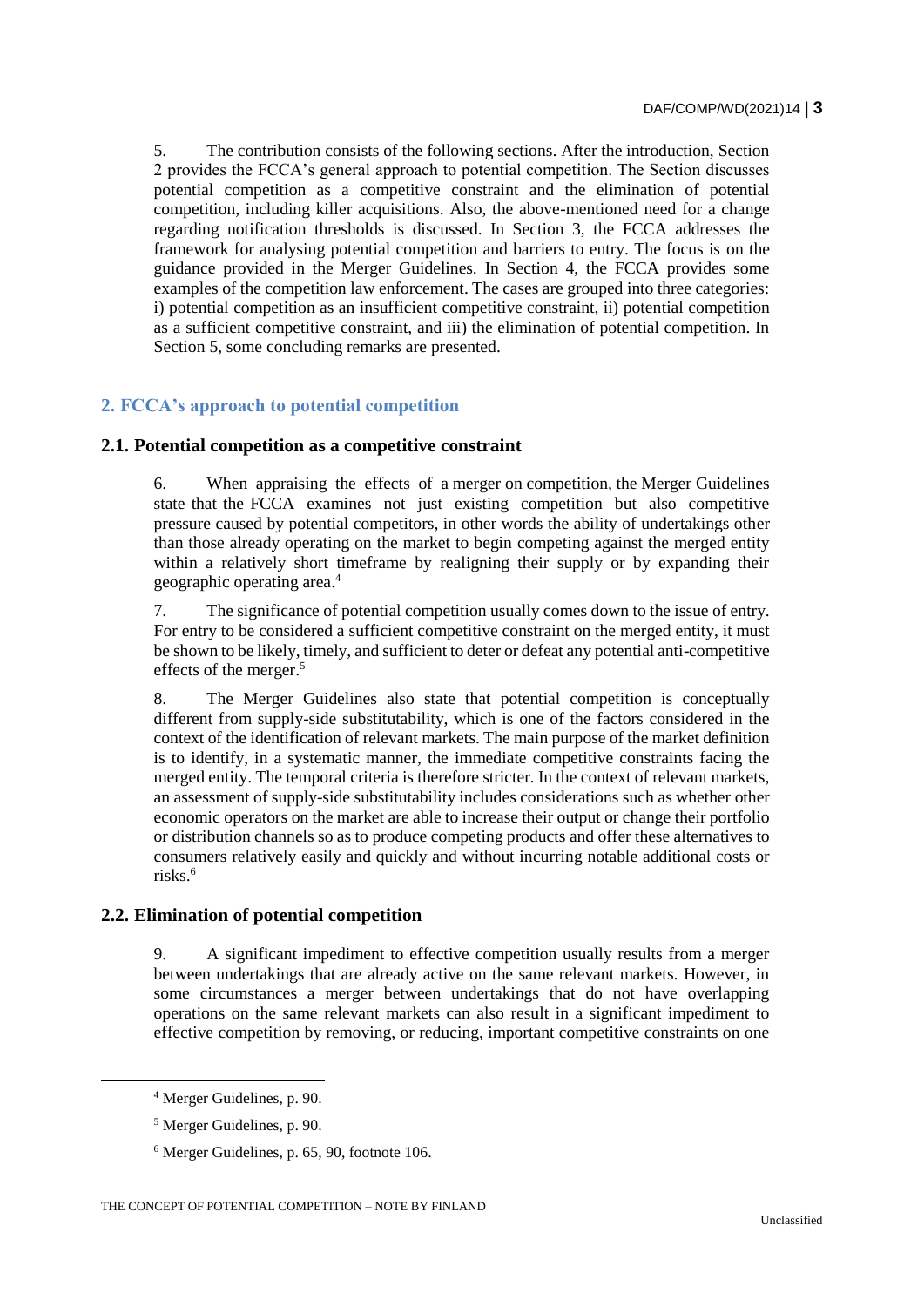or more undertakings.<sup>7</sup> This can be the case where a merger eliminates a potential competitor.<sup>8</sup> Merger Guidelines categorize an elimination of a potential competitor as a special circumstance of anti-competitive effects of a horizontal merger.<sup>9</sup>

10. In addition to the elimination of potential competition, the Merger Guidelines also provide information about other forms of negative effects on potential competition. A vertical merger may give rise to foreclosure and therefore to a significant impediment to effective competition. Foreclosure can take many different forms, such as discouraging the entry of new potential competitors to the market or hampering the access of existing undertakings to important production inputs or distribution channels. Input foreclosure arises where the merged entity would be likely to restrict the access of downstream rivals to important production inputs, thereby raising rival's costs. Customer foreclosure arises where the merged entity would be likely to restrict the access of upstream rivals to a sufficient customer base on downstream markets. More information about the effects and forms of foreclosure are provided in the Merger Guidelines.<sup>10</sup>

11. As regards anti-competitive practices, the FCCA has assessed, among other things, whether the dominant undertaking's pricing, such as price discrimination, margin squeeze or predatory pricing would give rise to foreclosure.

### **2.3. Killer acquisitions**

12. Because of the high turnover-based notification thresholds for mergers, there is not much discussion on killer acquisitions in Finland. However, the FCCA, together with other Nordic competition authorities, recognise that "a particular source of competition concern stems from killer acquisitions". This was expressed in "Digital platforms and the potential changes to competition law at the European level - The view of the Nordic competition authorities" (hereinafter the Nordic Report).<sup>11</sup> By referring to recent publications on killer acquisitions the Nordic Report states that "while mergers between big tech companies and young start-ups may generate important synergies and efficiencies,<sup>12</sup> tech giants may also buy an innovative start-up to pre-empt future competition"<sup>13</sup>, "the underlining theory of harm [involving] the incumbent "killing" the development or production of the target, or eliminating its own internal efforts to innovate and develop competing products and

[http://www3.weforum.org/docs/WEF\\_Competition\\_Policy\\_in\\_a\\_Globalized\\_Digitalized\\_Econom](http://www3.weforum.org/docs/WEF_Competition_Policy_in_a_Globalized_Digitalized_Economy_Report.pdf) [y\\_Report.pdf](http://www3.weforum.org/docs/WEF_Competition_Policy_in_a_Globalized_Digitalized_Economy_Report.pdf)

<sup>7</sup> Merger Guidelines, p. 73.

<sup>8</sup> Merger Guidelines, p. 79.

<sup>9</sup> Merger Guidelines, p. 79.

<sup>10</sup> Merger Guidelines, p. 82-83.

<sup>&</sup>lt;sup>11</sup> Digital platforms and the potential changes to competition law at the European level. The view of the Nordic competition authorities. September 2020, [https://www.kkv.fi/globalassets/kkv](https://www.kkv.fi/globalassets/kkv-suomi/julkaisut/pm-yhteisraportit/nordic-report-2020-digital-platforms-and-the-potential-changes-to-competition-law-at-the-european-level.pdf)[suomi/julkaisut/pm-yhteisraportit/nordic-report-2020-digital-platforms-and-the-potential-changes](https://www.kkv.fi/globalassets/kkv-suomi/julkaisut/pm-yhteisraportit/nordic-report-2020-digital-platforms-and-the-potential-changes-to-competition-law-at-the-european-level.pdf)[to-competition-law-at-the-european-level.pdf.](https://www.kkv.fi/globalassets/kkv-suomi/julkaisut/pm-yhteisraportit/nordic-report-2020-digital-platforms-and-the-potential-changes-to-competition-law-at-the-european-level.pdf) 

<sup>&</sup>lt;sup>12</sup> Nordic Report, p. 13 referring to World Economic Forum (2019), "Competition Policy in a globalized, digitalized economy", White paper,

<sup>&</sup>lt;sup>13</sup> Nordic Report, p. 13 referring to Cunningham C, Ederer F, Ma S (2018), "Killer Acquisitions", [https://papers.ssrn.com/sol3/papers.cfm?abstract\\_id=3241707.](https://papers.ssrn.com/sol3/papers.cfm?abstract_id=3241707)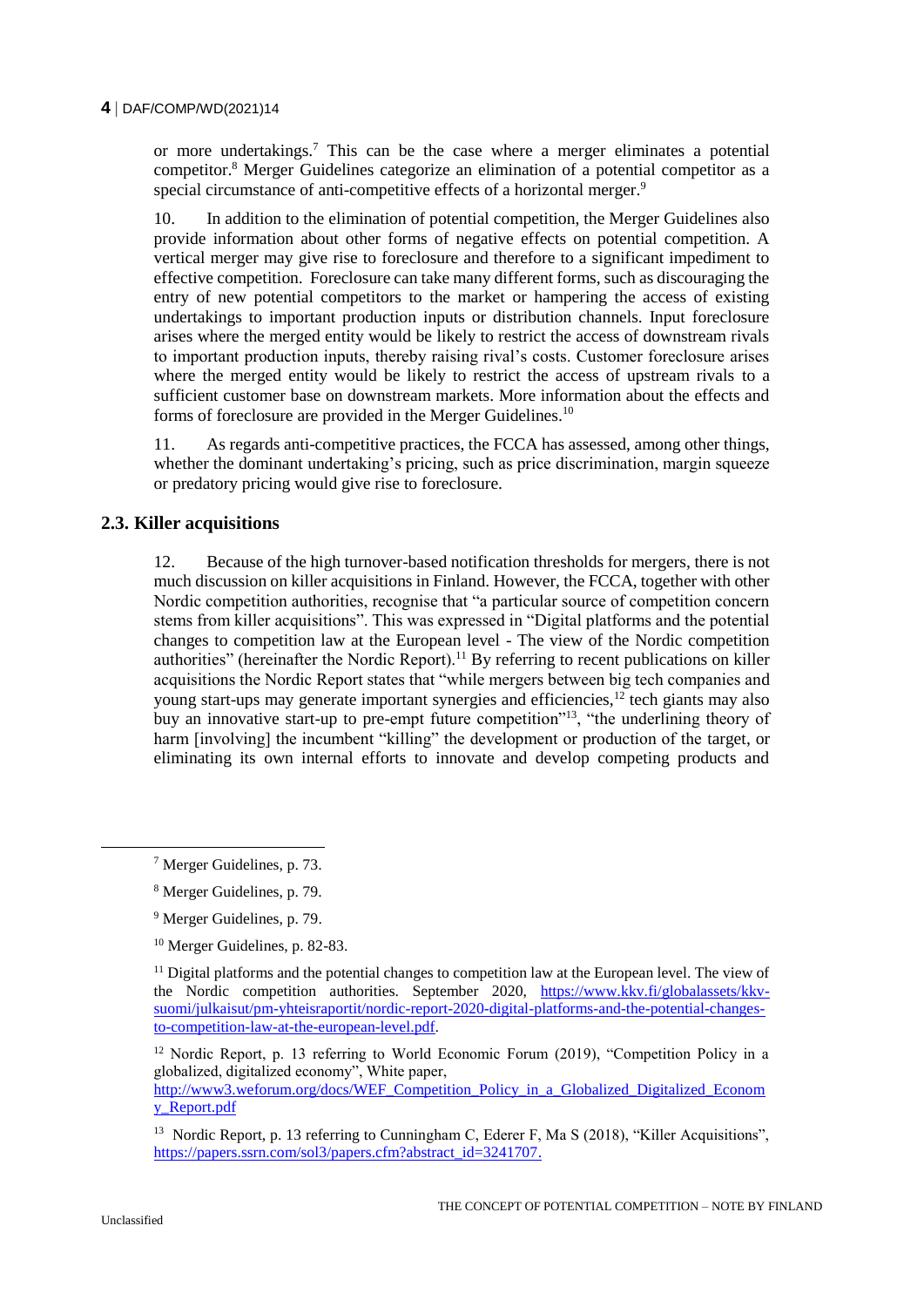services"<sup>14</sup>. The Nordic Report also acknowledges that when it comes to mergers, "the highly dynamic and fast-moving nature of digital markets makes it difficult to predict the counterfactual scenario, i.e. how the market is likely to evolve in the absence of a merger"<sup>15</sup>. The higher degree of uncertainty in making these sorts of predictions in digital markets is likely to affect any assessment of potential competition as well.

13. While the Nordic competition authorities express their commitment to a robust enforcement of competition rules, their also recognize that "under the current rules, many acquisitions involving small innovative start-ups will not be notified to competition authorities, since they fall below merger notification thresholds commonly based on turnover."<sup>16</sup> For example in Finland, the FCCA does not have powers to investigate transactions if they remain below the turnover thresholds set by the Competition Act, i.e. the combined turnover of the parties exceeding EUR 350 million and the turnover from Finland of at least two of the parties exceeding EUR 20 million each.<sup>17</sup> The FCCA has explicitly stated that it should be able to investigate potentially problematic transactions that remain below the current notification thresholds.<sup>18</sup> Consequently, the FCCA strongly advocates for amending the Competition Act with lower thresholds and introduction of call in powers.

14. As regards the definition of killer acquisitions, the FCCA recognizes that not all mergers between a bigger traditional player and a small rival are considered as killer acquisitions. In Finland, a bigger problem is harmful concentrations of more traditional markets which fall below thresholds. An example of this is the rapid concentration of the Finnish healthcare market, leading to a harmful market concentration below notification thresholds but not being an example of killer acquisitions.

# **3. Framework for assessing potential competition and barriers to entry**

#### **3.1. Potential competition as a competitive constraint**

15. The analytical framework for assessing potential competition and barriers to entry is provided in the Merger Guidelines. The framework is very similar to that of the European Commission's Horizonal Merger Guidelines.<sup>19</sup>

16. The Merger Guidelines state that for entry to be considered a sufficient competitive constraint it must be likely, timely, and sufficient to deter or defeat any potential anti-

<sup>&</sup>lt;sup>14</sup> Nordic Report p. 13 referring to OECD (2020), "Start-ups, Killer Acquisitions, and Merger Control – Background Note" DAF/COMP/2020)5, p 6, https://one.oecd.org/document/DAF/COMP(2020)5/en/pdf.

<sup>&</sup>lt;sup>15</sup> Nordic Report, p. 10.

<sup>&</sup>lt;sup>16</sup> Nordic Report, Foreword and p. 13.

<sup>&</sup>lt;sup>17</sup> Section 22 of the Competition Act.

<sup>&</sup>lt;sup>18</sup> See e g. FCCA Press Release of 5 October 2018, "FCCA cannot investigate the effects of the Onnibus acquisition on consumer prices in the long-distance coach services market", [https://www.kkv.fi/en/current-issues/press-releases/2018/5.10.2018-fcca-cannot-investigate-the](https://www.kkv.fi/en/current-issues/press-releases/2018/5.10.2018-fcca-cannot-investigate-the-effects-of-the-onnibus-acquisition-on-consumer-prices-in-the-long-distance-coach-services-market/)[effects-of-the-onnibus-acquisition-on-consumer-prices-in-the-long-distance-coach-services](https://www.kkv.fi/en/current-issues/press-releases/2018/5.10.2018-fcca-cannot-investigate-the-effects-of-the-onnibus-acquisition-on-consumer-prices-in-the-long-distance-coach-services-market/)[market/](https://www.kkv.fi/en/current-issues/press-releases/2018/5.10.2018-fcca-cannot-investigate-the-effects-of-the-onnibus-acquisition-on-consumer-prices-in-the-long-distance-coach-services-market/)

<sup>&</sup>lt;sup>19</sup> Guidelines on the assessment of horizontal mergers under the Council Regulation on the control of concentrations between undertakings, Official Journal C 31, 05.02.2004, p. 5-18.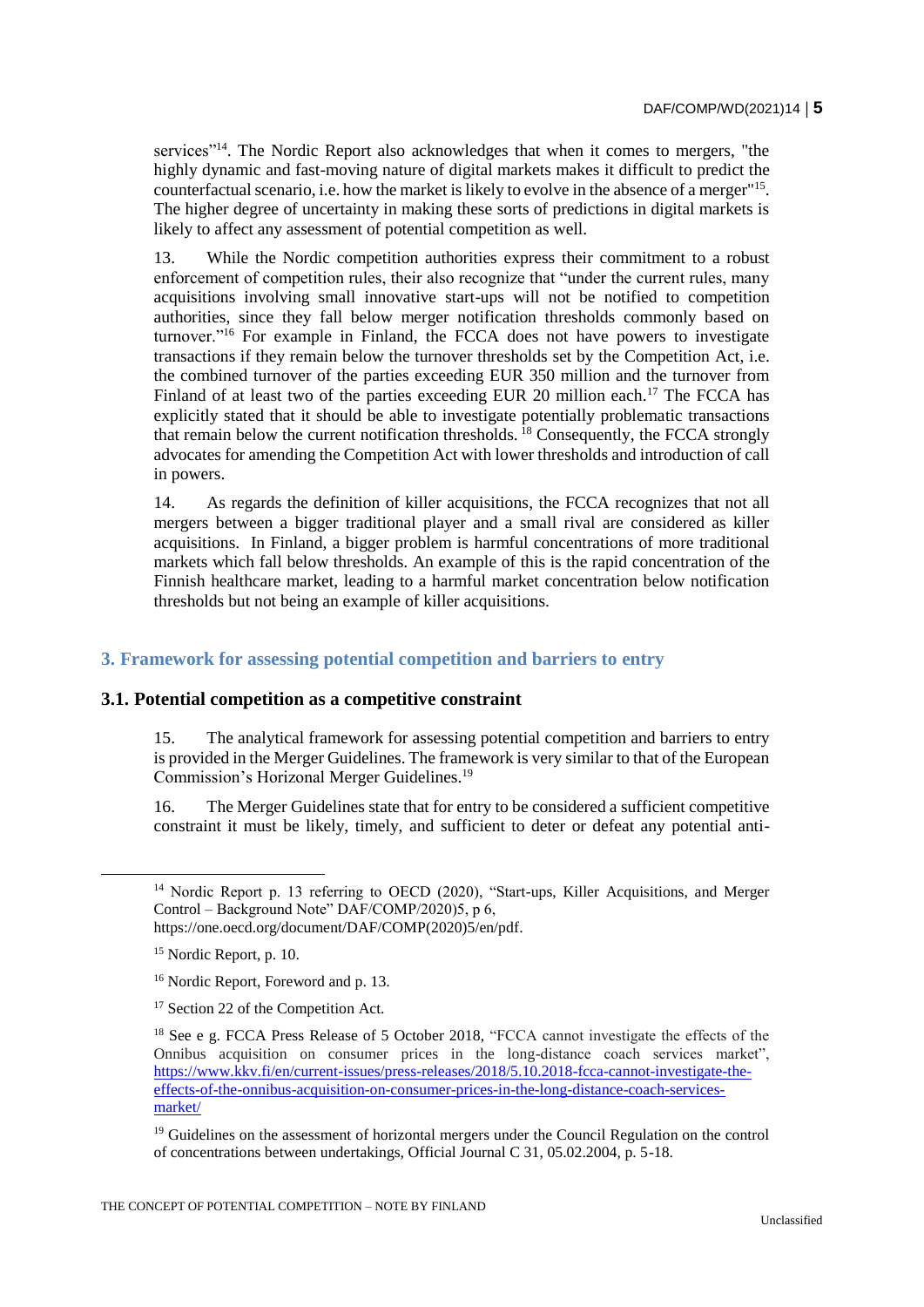competitive effects of the merger.<sup>20</sup> The assessment of entry is carried out on a case-bycase basis. Therefore, it is not possible to provide unequivocal definitions of what constitutes a timely entry or when entry is to be considered sufficient to deter or defeat anticompetitive effects of the merger. This can depend on several different factors, such as the characteristics and dynamics of the market and the economic resources of potential entrants. An examination of the likelihood of entry usually focuses on the economic rationale of entry and any potential risks involved. High risks and costs of failed entry generally make entry less likely.<sup>21</sup>

17. As regards anti-competitive practices, the FCCA considers to what extent, among other things, potential competitors, can restrict the use of market power of an undertaking. The mere threat that a competing undertaking is expanding its business, or a potential competitor will enter the market may limit the use of market power by the undertaking. The expansion or entry may be considered likely if it is sufficiently profitable. In this context, the FCCA assesses the barriers to expansion and entry, and the reactions, and risks and costs of failure. Typical barriers to entry include major economies of scale or claims on capital, different immaterial rights, heavily differentiated products and restraints in the access to the distribution channels.<sup>22</sup>

# **3.2. Barriers to entry**

18. The Merger Guidelines define and categorize barriers to entry and provide some examples of forms that barriers to entry can take.<sup>23</sup>

19. As regards the definition of barriers to entry, the Merger Guidelines state that barriers to entry affect the likelihood and extent to which the threat of potential competition constrains the ability of the incumbents to act independently of other market participants.<sup>24</sup> The approach presented in the Merger Guidelines - arguably influenced by the approach according to which any impediment that has the effect of reducing competition constitutes a barrier to entry - is also applicable in abuse of dominant position cases. A barrier to entry can thus be defined as an impediment that fulfils the criteria of affecting the constraining effect of the threat of potential competition.

20. Barriers to entry can be divided into legal, economic, and technical barriers. Examples of legal barriers to entry include intellectual property rights, supply quotas set by public authorities, licences, and type approvals. Economic barriers include high entry and exit costs, especially where these costs are high relative to the anticipated profits. Other examples of economic barriers include the threat caused by the ability of merging undertakings to strategically commission excess capacity, lack of distribution channels or supply networks, strong brands of incumbent undertakings, agreements between suppliers and customers, and cross-shareholdings. Technical barriers to entry can arise from economies of scale and scope, production processes, or innovations, for example. The higher the volumes required for achieving economies of scale on a market, the higher the barriers to entry are said to be. Economies of scope enjoyed by undertakings that operate on multiple markets can also create barriers to entry. Economies of scope exist where an

<sup>20</sup> Merger Guidelines, p. 90.

<sup>21</sup> Merger Guidelines, p. 90, footnote 105.

<sup>&</sup>lt;sup>22</sup> FCCA website "How to detect dominant position?".

<sup>&</sup>lt;sup>23</sup> Barriers to entry was also discussed in Finland's contribution to OECD Roundtable on Barriers to Entry in 200[5 http://www.oecd.org/daf/competition/abuse/36344429.pdf.](http://www.oecd.org/daf/competition/abuse/36344429.pdf)

<sup>24</sup> Merger Guidelines, p. 90.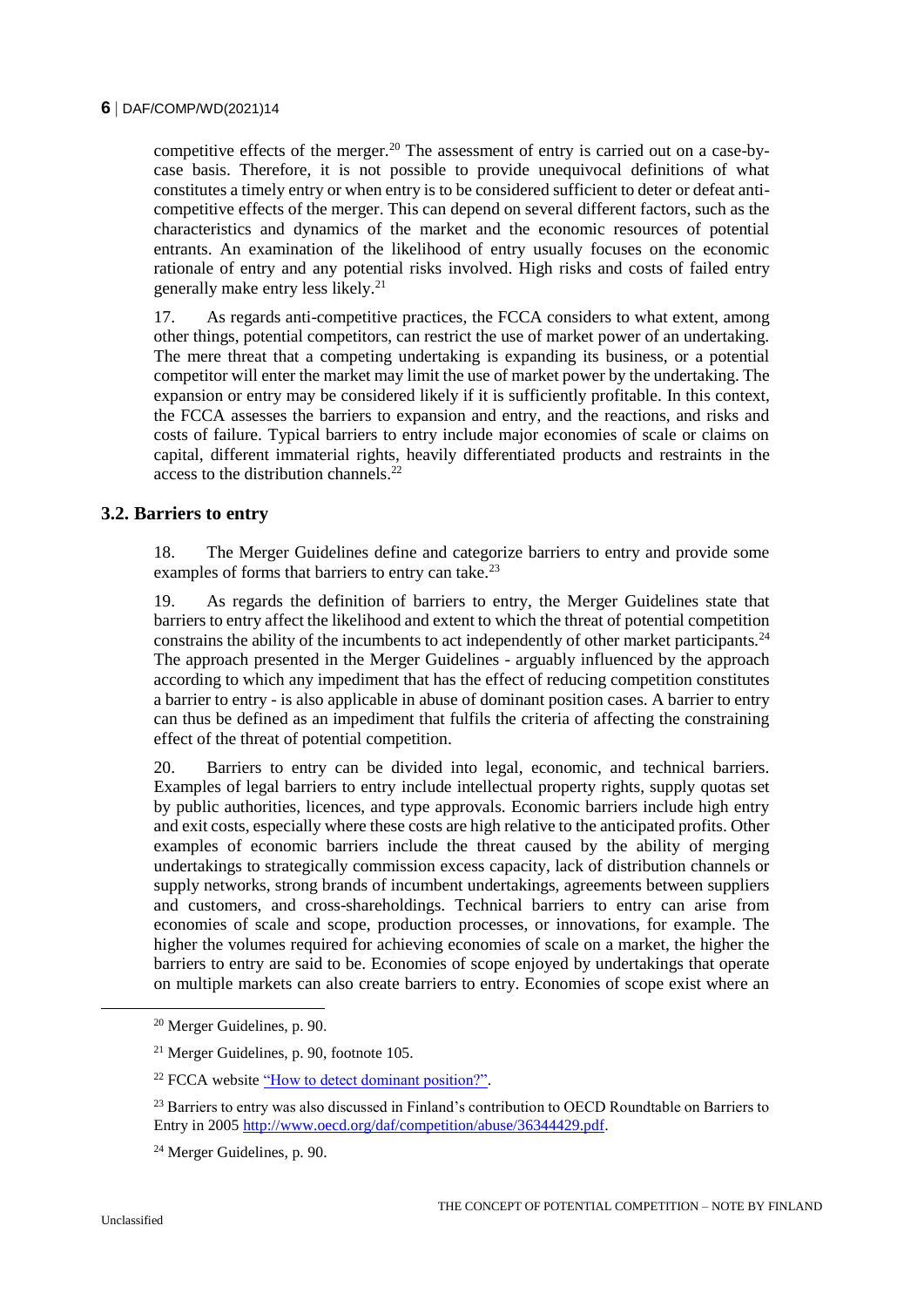undertaking is able to engage in multiple business activities at lower costs than what would be possible if the businesses were separate. Vertically integrated undertakings can also gain similar advantages, if potential entrants are forced to enter several levels of the supply chain simultaneously or if operating at just one level of the distribution or supply chain would be unprofitable. $25$ 

21. Barriers to entry can also be divided into natural and strategic barriers. Natural barriers are not set by undertakings but result from market characteristics such as the technical barriers described above. Strategic barriers are barriers that undertakings create by their actions. Barriers resulting from strategic behaviour can arise, for example, if an incumbent undertaking is able to increase rivals' costs or to lower their anticipated profits. Rivals' costs can be increased by raising the costs of accessing supply or distribution channels, for example. Similar effects can also arise if demand for a product and the success of entry hinge on advertising. Undertakings with significant economic resources can deter entry by increasing advertising. Rivals' profits can be lowered, for example, by adopting pricing practices that make it more difficult for customers to switch to new suppliers.<sup>26</sup>

22. Barriers to entry do not need to foreclose potential competition completely or for an indefinite period of time. It is enough that they deter or delay entry for a period of time that is significant from the perspective of effective competition.<sup>27</sup>

23. The costs of entry usually only amount to barriers in situations where the costs are high, and they no longer affect the behaviour of incumbent undertakings. The significance of barriers to entry depends on the characteristics and evolutionary stage of the market. On some markets, a single barrier, such as the lack of distribution channels, supplies, technology, or a strong brand, can be a crucial deterrent to entry. Historical examples of entry and exit in the industry and the market positions of recent entrants can provide useful information about the size of entry barriers.<sup>28</sup>

24. An assessment of barriers to entry also needs to take into consideration exit barriers. These are primarily related to the costs associated with exit. Even a small risk of failed entry could deter entry if the costs associated with entering are high and the entrant would not be able to use its investments in other business activities after exiting the market.<sup>29</sup>

25. As regards evidence, in merger cases the FCCA receives information about barriers to entry from the replies of its questionnaires to market participants, i.e. competitors, customers, suppliers and eventually trade associations. Market participants are requested to provide information about the types of barriers to entry in the market and to assess their significance as well as to provide information about firms that have recently entered or exited market and the alleged reasons for entry or exit.

26. Also, the Notification Form<sup>30</sup> obliges the notifying party (or parties) to provide information, for example, about recent entries and exits as well as the main factors affecting

<sup>25</sup> Merger Guidelines, p. 91.

<sup>26</sup> Merger Guidelines, p. 91.

<sup>27</sup> Merger Guidelines, p. 92.

<sup>28</sup> Merger Guidelines, p. 92.

<sup>29</sup> Merger Guidelines, p. 92.

<sup>&</sup>lt;sup>30</sup> The Notification Form is provided as an annex to the Decree by the State Council on the obligation to notify a concentration (1012/2011), [https://www.kkv.fi/en/facts-and-advice/competition](https://www.kkv.fi/en/facts-and-advice/competition-affairs/legislation-and-guidelines/decree-by-the-state-council-on-the-obligation-to-notify-a-concentration-10122011/)[affairs/legislation-and-guidelines/decree-by-the-state-council-on-the-obligation-to-notify-a](https://www.kkv.fi/en/facts-and-advice/competition-affairs/legislation-and-guidelines/decree-by-the-state-council-on-the-obligation-to-notify-a-concentration-10122011/)[concentration-10122011/.](https://www.kkv.fi/en/facts-and-advice/competition-affairs/legislation-and-guidelines/decree-by-the-state-council-on-the-obligation-to-notify-a-concentration-10122011/)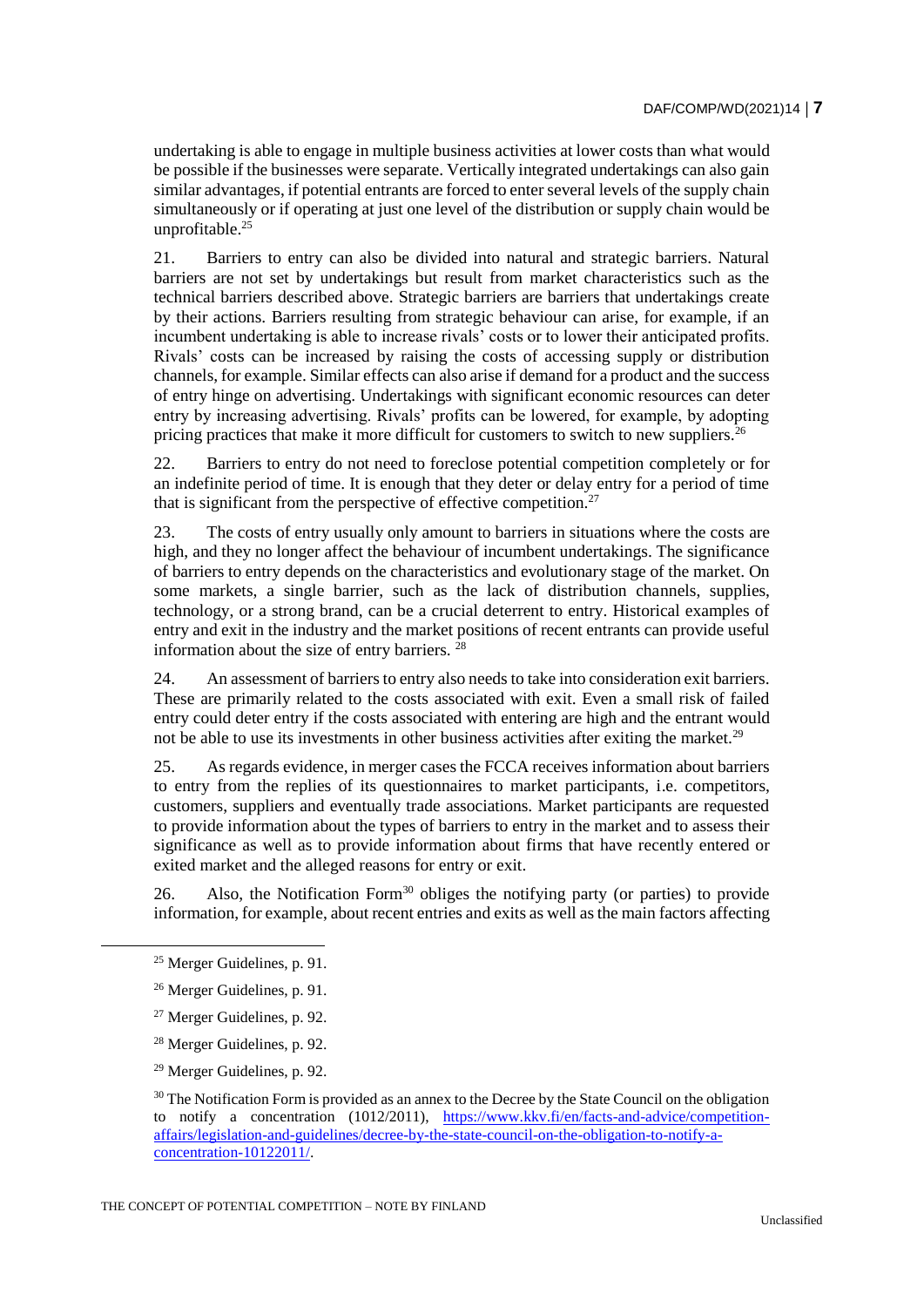the ease of market entry or exit or the profitability of business operation.<sup>31</sup> The Notification Form explicitly lists the following factors to be provided: "the cost factors and the value/amount thereof resulting from the entry of a major competitive entrant; formal entry barriers, such as operating licences; restrictions resulting from immaterial rights; economies of scale and scope; and access to sources of supply and sales channels".

27. The notifying party must also provide information about the possibilities of incumbents to expand production<sup>32</sup> and possible products under development of the merging parties and competitors, the products about to be launched in the near future or plans to increase production or sales capacity and an estimate of the market shares of the merging parties in the next three to five years.<sup>33</sup> The notifying party who considers entry to the market likely, must provide description (with contact information) of likely entrants and an estimate of the time within which the entry is likely to occur, and the reasons which make entry by the said undertaking likely.<sup>34</sup>

28. In addition, the FCCA can generally request the information on the basis of Section 33 of the Competition Act which states that an undertaking or association of undertakings is obliged to provide the FCCA, at its request, with all the information and documents needed for the investigation of the content, purpose and impact of a restraint on competition and for clarifying the competitive conditions, and to conduct a merger assessment.

### **3.3. Elimination of potential competition**

29. A merger that eliminates a potential competitor can have very similar anticompetitive effects, whether coordinated or non-coordinated, as mergers between undertakings that already have overlapping operations on the same markets. This is the case where such mergers eliminate a significant source of competitive pressure that could (or does) considerably constrain the behaviour of the undertakings that operate on the market.<sup>35</sup>

30. For a merger with a potential competitor to have significant anti-competitive effects, two basic conditions need to be fulfilled. The conditions are the same as provided in the European Commission's Horizonal Merger Guidelines. First, the potential competitor needs to be an undertaking that already exerts a significant constraining influence or that would be very likely to grow into an effective competitive force in the near future. This is the case if the potential competitor possesses assets that could easily be used to enter the market without incurring significant sunk costs and if it is prepared to incur the necessary sunk costs to enter the market in a relatively short period of time. Second, there must not be a sufficient number of other potential competitors which could maintain sufficient competitive pressure after the merger. These conditions are more likely to be met in situations involving closely related product markets and neighbouring geographic areas.<sup>36</sup> For the first condition, the Merger Guidelines do not explicitly discuss or distinguish the concepts of perceived potential competition and actual potential competition. However, the elements of two types of potential competition can be identified. For the second condition, the Merger Guidelines do not provide more guidance on what

 $31$  Sections 7.2.6.1 and 7.2.6.2 of the Notification Form.

 $32$  Section 7.2.7.1(c) of the Notification Form.

<sup>33</sup> Section 7.2.7.1(e) of the Notification Form.

<sup>&</sup>lt;sup>34</sup> Section 7.2.6.3 of the Notification Form.

<sup>35</sup> Merger Guidelines, p. 79.

<sup>36</sup> Merger Guidelines, p. 89.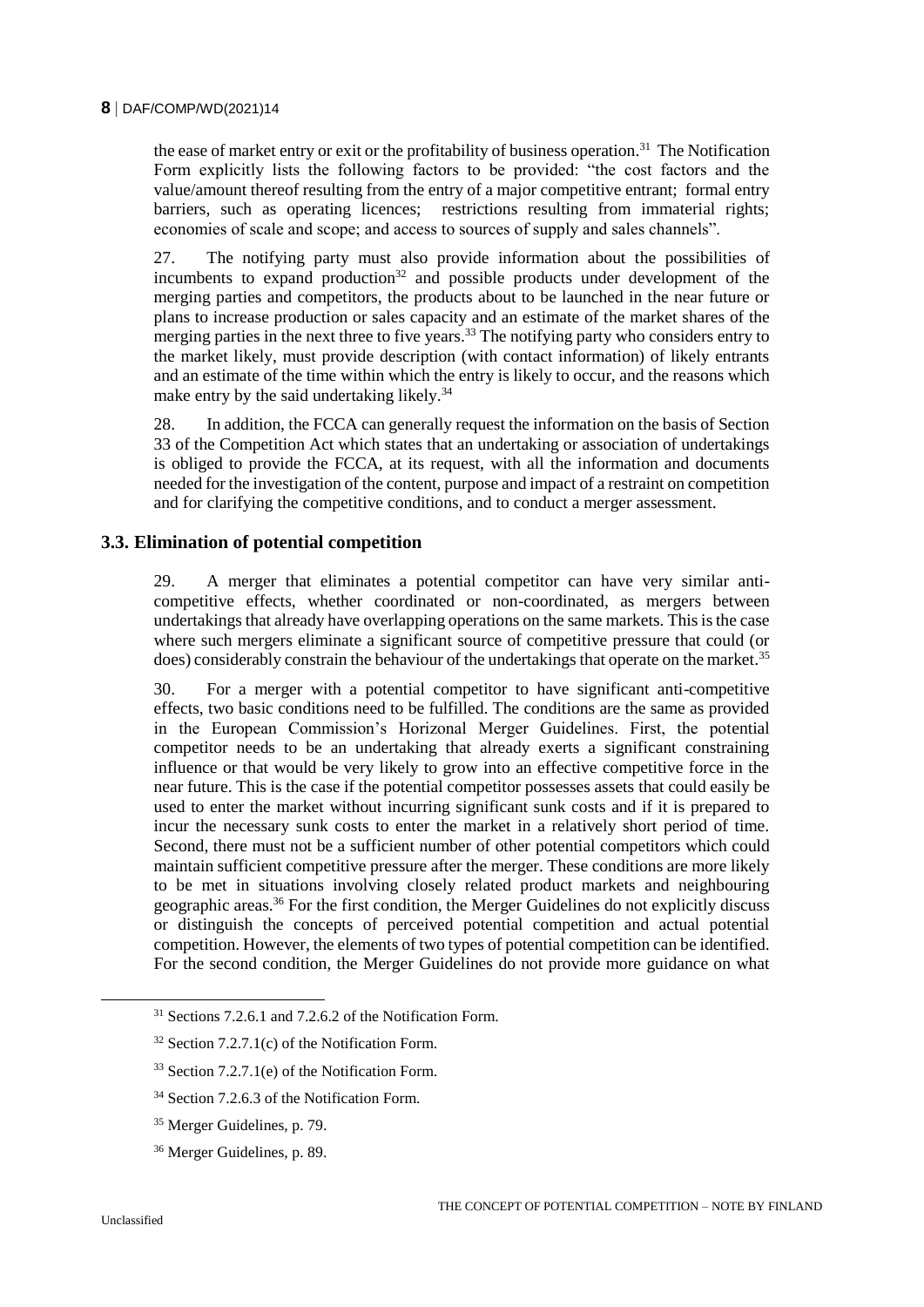would consist a sufficient number of other competitors, either. This will be decided on a case-by-case basis.

31. In assessing the likelihood of an anti-competitive foreclosure scenario in vertical mergers, the FCCA usually examines the following three conditions: (i) whether the merged entity would have, post-merger, the ability to foreclose access to inputs or customers, (ii) whether it would have the incentive to do so, and (iii) whether a foreclosure strategy would have a significant detrimental effect on competition and therefore consumer welfare downstream. <sup>37</sup>

32. As stated in Chapter 2.3, the FCCA has advocated for amending the Competition Act with lower thresholds and introduction of call in powers. That would enable the FCCA to investigate killer acquisitions and harmful concentrations of more traditional markets which fall below thresholds.

33. As regards the framework for analysing killer acquisitions, there are two necessary conditions for competitive harm to exist. First, the acquired firm would have the resources to continue developing its product without the merger (*credible threat of competition*). Second, the acquiring firm stops developing the acquired firm's product (*the kill element*). However, these conditions are very difficult to analyse without an in-depth investigation.

# **4. Examples of enforcement of competition law**

### **4.1. General remarks**

34. Even where the merged entity gains a significant degree of market power, the merger may not be deemed to give rise to a significant impediment to effective competition if there are factors that effectively counter-act any anti-competitive effects that the merger would otherwise have. Among those factors are potential competition and entry.<sup>38</sup>

35. When assessing potential competition as a competitive constraint, the FCCA has considered, among other things, the following factors: risks and costs of entry, profitability of entry (incl. effects on price level), timeliness of entry (usually within two years), the strong market position of incumbents, technological development (as a factor facilitating entry), undertakings' plans for entry or expansion, access to a sufficient customer base, the required scope of product range and geographic operating area for entry and the potential for an entry only by an acquisition of incumbent undertaking. Where barriers to entry are high, potential competition is not sufficient to eliminate competition concerns. A merger may also eliminate potential competition. In these cases, the conditions are designed to address this elimination.

36. In some cases, the FCCA has assessed potential competition without explicitly stating to what extent the analysis has affected the outcome of the case.

37. The FCCA has also identified some mergers which might have had a potential for killer acquisition analysis or at least for a more detailed analysis of their effects on competition. One example is the *DNA/Moi Mobiili* merger. The Finnish mobile operator market is a triopoly of Elisa, Telia and DNA. Moi Mobiili, a startup, was able to obtain a share in the market just in a few years. In 2019, it was bought by DNA. The transaction

<sup>37</sup> Merger Guidelines, p. 83.

<sup>38</sup> Merger Guidelines, p. 88.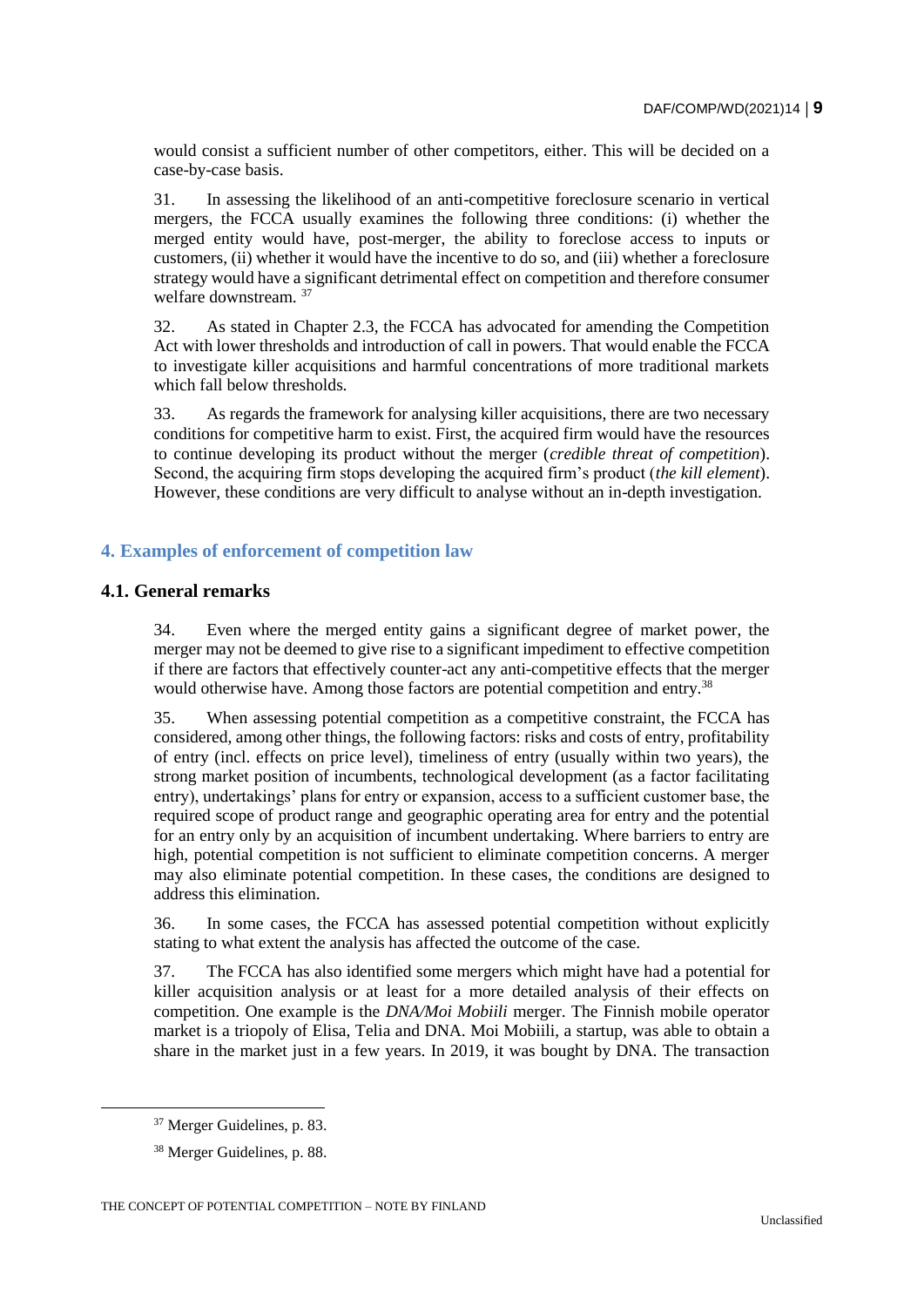was not notified to the FCCA as Moi Mobiili's turnover did not exceed the 20 million euros threshold. The parties did not reveal the value of the transaction.

38. Another example is the *Alma Media/Nettix* merger. Quite recently, Alma Media, one of the largest media companies in Finland, acquired Nettix, the leading marketplace for e.g. motor vehicles. In the Finnish market for online classified vehicle advertising, Nettix is a market leader. The transaction was not notified to the FCCA as Alma Media's turnover falls short of the 350 million thresholds. The 20 million euros threshold did, however, exceed.

39. Some of the cases in which the FCCA and the Market Court have analysed potential competition and entry are discussed below.

#### **4.2. Potential competition as an insufficient competitive constraint**

40. In *Kesko/Heinon Tukku*<sup>39</sup>, the Market Court prohibited the merger - for the first time in the Finnish competition law enforcement practice - upon the proposal by the FCCA. The merger would significantly have impeded competition in the broadline distribution of groceries to Finnish foodservice customers, such as hotels and restaurants and led to Kesko having a dominant position in the market, where the parties have a combined market share of up to 60-70%. In its judgment, the Market Court also ruled on, among other things, on entry. At first, the Market Court stated that neither the FCCA or the merging parties had provided any specific calculations or estimates about the costs of entry and expansion. In this case, the costs were considered potential barriers to entry as there were no claims for any legal barriers to entry or equivalent barriers. The Market Court also stated that a smallscale entry would not be sufficient and timely enough to prevent the negative effects of the merger on competition. When assessing entry, only undertakings able to restrain – based on the timeliness and the scope of entry – the anti-competitive effects of a merger on competition are taken into account. The Market Court concluded that there were no competitors entering the market or expanding their businesses therein in order to remove the anti-competitive effects identified.

41. The FCCA in turn, referred in its analysis to the decision practice and the European Commission's Horizontal Merger Guidelines. Accordingly, the FCCA stated first that entry must be likely. The mere possibility of entry is not sufficient to deter or defeat the anticompetitive effects of the merger. The undertakings must have the ability and incentive to enter the market. Entry must also be sufficiently profitable. Second, entry must be timely (usually within two years) and, third, it must be sufficient. In this case, the FCCA considered that a countervailing entry would require a new broadline distributor offering a broad range of products and operating in the large geographic area or a specialist supplier to expand into a broadline distributor offering a broad range of products. Also, the costs relating to the construction of terminal and transport network as well as to the customer

<sup>&</sup>lt;sup>39</sup> Judgment of the Market Court of 17 February 2020 in Case 2019/375; FCCA's proposal to prohibit the merger of 18 November 2019 in Case KKV/55/14.00.10/2019 ; FCCA Press Release of 19 March 2020, "The prohibition of the merger between Kesko and Heinon Tukku became legally binding", [https://www.kkv.fi/en/current-issues/press-releases/2020/19.3.2020-the-prohibition-of](https://www.kkv.fi/en/current-issues/press-releases/2020/19.3.2020-the-prohibition-of-the-merger-between-kesko-and-heinon-tukku-became-legally-binding/)[the-merger-between-kesko-and-heinon-tukku-became-legally-binding/;](https://www.kkv.fi/en/current-issues/press-releases/2020/19.3.2020-the-prohibition-of-the-merger-between-kesko-and-heinon-tukku-became-legally-binding/) FCCA Press Release of 17 February 2020, "Kesko's acquisition of Heinon Tukku blocked by the Finnish Market Court", [https://www.kkv.fi/en/current-issues/press-releases/2020/17.2.2020-keskos-acquisition-of-heinon](https://www.kkv.fi/en/current-issues/press-releases/2020/17.2.2020-keskos-acquisition-of-heinon-tukku-blocked-by-the-finnish-market-court/)[tukku-blocked-by-the-finnish-market-court/;](https://www.kkv.fi/en/current-issues/press-releases/2020/17.2.2020-keskos-acquisition-of-heinon-tukku-blocked-by-the-finnish-market-court/) FCCA Press Release of 18 November 2019, "The FCCA proposes the Market Court to prohibit the merger between Kesko and Heinon Tukku", [https://www.kkv.fi/en/current-issues/press-releases/2019/the-fcca-proposes-the-market-court-to](https://www.kkv.fi/en/current-issues/press-releases/2019/the-fcca-proposes-the-market-court-to-prohibit-the-merger-between-kesko-and-heinon-tukku/)[prohibit-the-merger-between-kesko-and-heinon-tukku/](https://www.kkv.fi/en/current-issues/press-releases/2019/the-fcca-proposes-the-market-court-to-prohibit-the-merger-between-kesko-and-heinon-tukku/)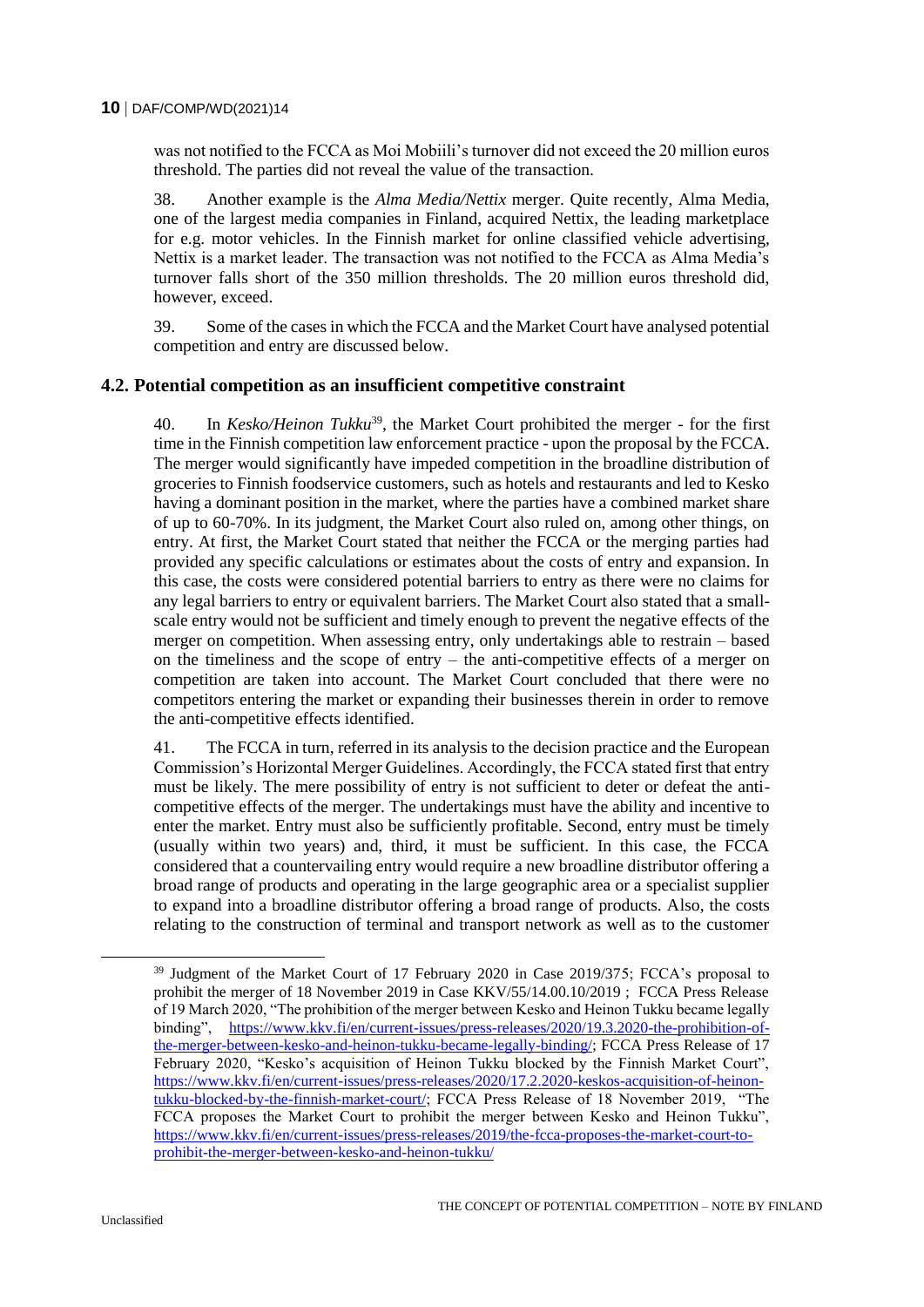acquisition restrain entry. According to the FCCA, entry without an acquisition of an incumbent undertaking operating in the market for distribution would be challenging and time-consuming. The FCCA concluded its analysis by stating that the merger would result in the significant impediment to competition.

42. After the judgment of the Market Court, the *Valio/Heinon Tukku* merger was notified to the FCCA. Due to potential vertical concerns, the FCCA recently started a second phase proceedings in this case.

43. In *Mehiläinen Yhtiöt/Pihlajalinna*<sup>40</sup>, the FCCA identified higher barriers to entry than those alleged by the notifying party. In this case, the FCCA proposed the Market Court to prohibit the merger between Mehiläinen and Pihlajalinna as the merger would significantly impede effective competition in the Finnish health services market. Postmerger, only two nationwide healthcare companies would remain in the market, i.e. Mehiläinen and Terveystalo, to whom Pihlajalinna has become a significant competitor. Pihlajalinna has traditionally been a strong player in services sold to municipalities, but the undertaking has expanded in recent years, especially in occupational health services and medical services. The Finnish healthcare market has concentrated rapidly over the last decade partly due to the acquisitions of smaller competitors. After the FCCA's proposal to the Market Court to prohibit the merger, Mehiläinen decided not to execute its offer to buy Pihlajalinna's shares**.** The Market Court held that there was no longer any need to rule on the action.

44. In this case, the notifying party argued that, in principle, barriers to entry were low (excluding occupational health services for offices located several regions and hospital services). According to the notifying party, the provision of occupational health services and medical services did not require large investment to diagnostics, as service providers can co-operate with specialised service providers. In addition, the technological progress has increased the provision of telemedical services with the effect of decreasing the need for office spaces. However, based on the replies to the FCCA's questionnaires to market participants barriers to entry and expansion are higher. For example, telemedical services are not considered as a substitute to the network of offices as telemedical services are applicable only for the treatment of certain types of diseases. Also, in some replies it was stated that the provision of services to insurance companies require a wide geographical operating area and a broad range of services. Wide coverage of office network is also important for the provision of occupational health services for offices located several regions. In addition, the replies reveal that smaller service providers depended on the partnership agreements with the larger service providers in the provision of occupational health services.

45. During the FCCA's investigation, Mehiläinen submitted two remedies proposals. However, the proposed remedies did not adequately address the identified competition concerns and the FCCA made a proposal to the Market Court to prohibit the merger.

46. In *Donges Teräs/Ruukki*<sup>41</sup>, the FCCA assessed, as a part of the analysis, whether the merger would have anti-competitive effects on the market for steel frame structures for

<sup>40</sup> The FCCA decision of 29 September 2020 in Case KKV/1233/14.00.10/2019; the FCCA Press Release of 29 September 2020, "The FCCA proposes the Market Court to prohibit the merger between Mehiläinen and Pihlajalinna", [https://www.kkv.fi/en/current-issues/press](https://www.kkv.fi/en/current-issues/press-releases/2020/29.9.2020-the-fcca-proposes-the-market-court-to-prohibit-the-merger-between-mehilainen-and-pihlajalinna/)[releases/2020/29.9.2020-the-fcca-proposes-the-market-court-to-prohibit-the-merger-between](https://www.kkv.fi/en/current-issues/press-releases/2020/29.9.2020-the-fcca-proposes-the-market-court-to-prohibit-the-merger-between-mehilainen-and-pihlajalinna/)[mehilainen-and-pihlajalinna/.](https://www.kkv.fi/en/current-issues/press-releases/2020/29.9.2020-the-fcca-proposes-the-market-court-to-prohibit-the-merger-between-mehilainen-and-pihlajalinna/)

<sup>41</sup> FCCA Decision of 17 April 2020 in Case KKV/1238/14.00.10/2019; FCCA Press Release of 17 April 2020, "FCCA approved Donges Teräs Oy's acquisition of Ruukki Building Systems Ltd,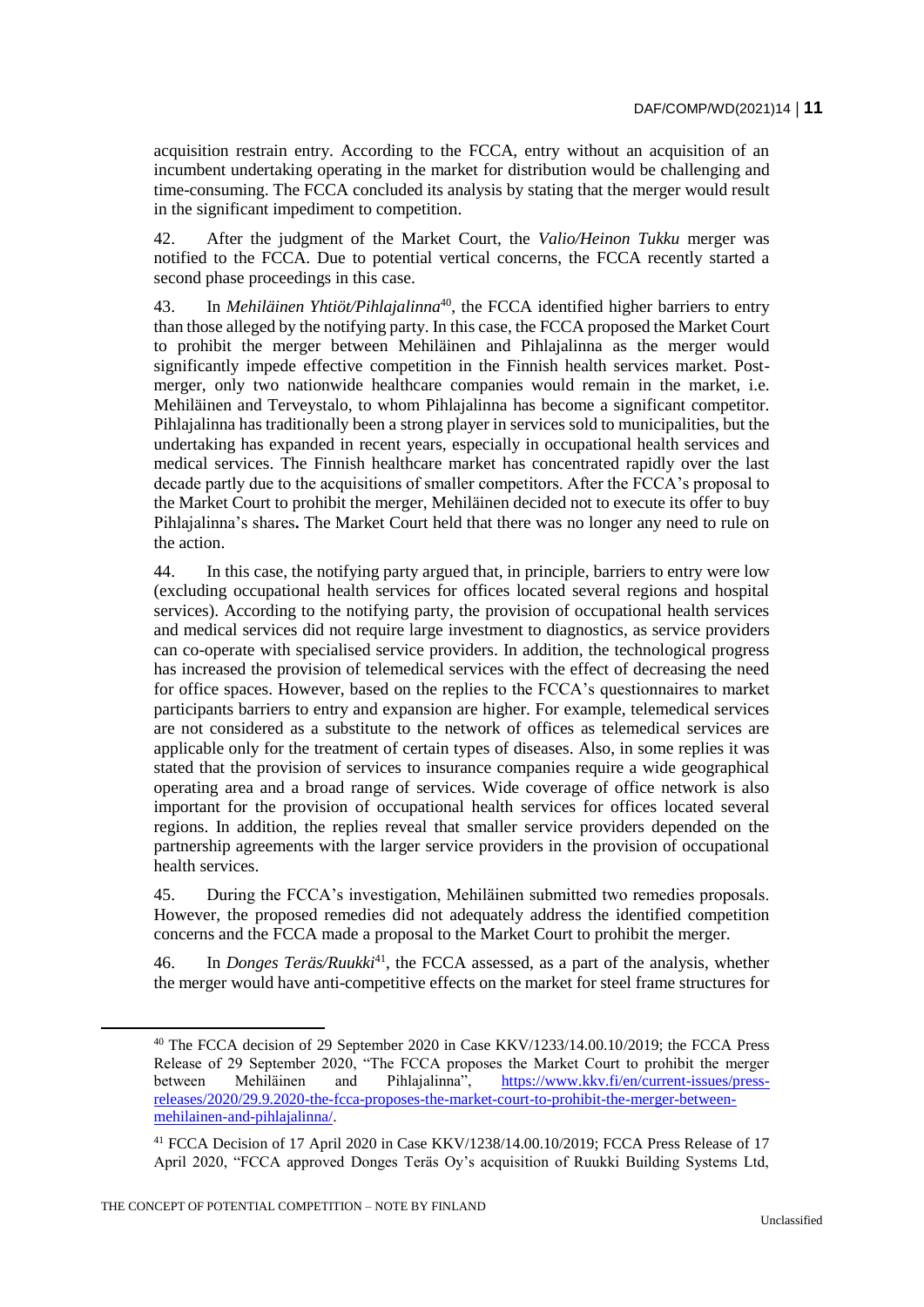business premises and industrial building as well as on the market for turnkey deliveries of steel bridge structures. As part of the analysis, the FCCA assessed, among other things, the current business activities of foreign suppliers for steel frames and steel bridges in Finland and their potential to expand the provisions of steel structures to Finland. None of the foreign undertakings contacted by the FCCA did present any concrete plans for expansion to the Finnish market or assessed the related costs or time for an expansion. The response percentage for the FCCA's inquiry was low. However, the survey did not indicate any significant entry to the market in the foreseeable future. The FCCA also assessed the potential competition in the market for steel bridges by investigating the potential for Finnish suppliers to expand from steel frame structures for business premises and industrial building to steel bridge structures. Among those Finnish suppliers the FCCA contacted only one out of 28 had considered redirecting it businesses in the described way. The FCCA concluded that entry and potential competition were not sufficient to counteract the anticompetitive effects of the merger. The merger was conditionally approved as Donges Teräs undertook to sell a production plant of the Donges Group.

### **4.3. Potential competition as a sufficient competitive constraint**

47. In *Terveystalo/Diacor*<sup>42</sup>, the FCCA investigated the effects of the merger on the markets of occupational health care services, medical services offered to private customers, insurance company services and procurement services. The FCCA's approved the acquisition mainly because its investigations demonstrated that there was relatively little overlap in the business operations of the companies due to differences in the scope of their branch networks. One of the grounds for approving the acquisition was also the FCCA's conclusion that enough competition was left in the healthcare service market even after the acquisition. Mehiläinen, the most notable competitor of Terveystalo, was a considerably closer competitor of Terveystalo than Diacor. Of other competitors, Pihlajalinna had announced plans of expanding its operations substantially in the near future and OP-Pohjola had announced plans of expanding its network of Pohjola Hospitals during the next two years. In retrospect, these plans did not fully materialise, as Pihlajalinna opened up far fewer new medical centers than planned and Pohjola Hospitals decided to focus mostly on orthopaedics and divested its other specialties.

48. In *Terveystalo Healthcare/Lääkäriasema Pulssi*<sup>43</sup>, the notifying party argued that low barriers to entry and potential competition as well as existing competitors effectively constrain the merged entity's potential incentives to increase prices. The FCA (the then Finnish Competition Authority) investigated the effects of the merger on the markets of occupational health care services, procurement services, insurance company services and medical services offered to private customers. According to the notifying party, any general medical practitioner or a specialist can provide services without significant costs. The notifying party also stated that the services provided by the private health service

subject to conditions", [https://www.kkv.fi/en/current-issues/press-releases/2020/17.4.2020-fcca](https://www.kkv.fi/en/current-issues/press-releases/2020/17.4.2020-fcca-approved-donges-teras-oys-acquisition-of-ruukki-building-systems-ltd-subject-to-conditions/)[approved-donges-teras-oys-acquisition-of-ruukki-building-systems-ltd-subject-to-conditions/.](https://www.kkv.fi/en/current-issues/press-releases/2020/17.4.2020-fcca-approved-donges-teras-oys-acquisition-of-ruukki-building-systems-ltd-subject-to-conditions/)

<sup>&</sup>lt;sup>42</sup> FCCA Decision of 23 March 2017 in Case KKV/1152/14.00.10/2016; FCCA Press Release of 23 March 2017, "FCCA approves acquisition of Diacor by Terveystalo", [https://www.kkv.fi/en/current-issues/press-releases/2017/23.3.2017-fcca-approves-acquisition-of](https://www.kkv.fi/en/current-issues/press-releases/2017/23.3.2017-fcca-approves-acquisition-of-diacor-by-terveystalo/)[diacor-by-terveystalo/.](https://www.kkv.fi/en/current-issues/press-releases/2017/23.3.2017-fcca-approves-acquisition-of-diacor-by-terveystalo/) 

<sup>&</sup>lt;sup>43</sup> FCA Decision of 16 December 2011 in Case 927/14.00.10/2011; FCA Press Release of 19 December 2011, "FCA approves acquisition of Pulssi Oy by Terveystalo", December 2011, "FCA approves acquisition of Pulssi Oy by Terveystalo", [https://www.kkv.fi/en/current-issues/press-releases/finnish-competition](https://www.kkv.fi/en/current-issues/press-releases/finnish-competition-authority/2011/19.12.2011-press-release-fca-approves-acquisition-of-pulssi-oy-by-terveystalo/)[authority/2011/19.12.2011-press-release-fca-approves-acquisition-of-pulssi-oy-by-terveystalo/.](https://www.kkv.fi/en/current-issues/press-releases/finnish-competition-authority/2011/19.12.2011-press-release-fca-approves-acquisition-of-pulssi-oy-by-terveystalo/)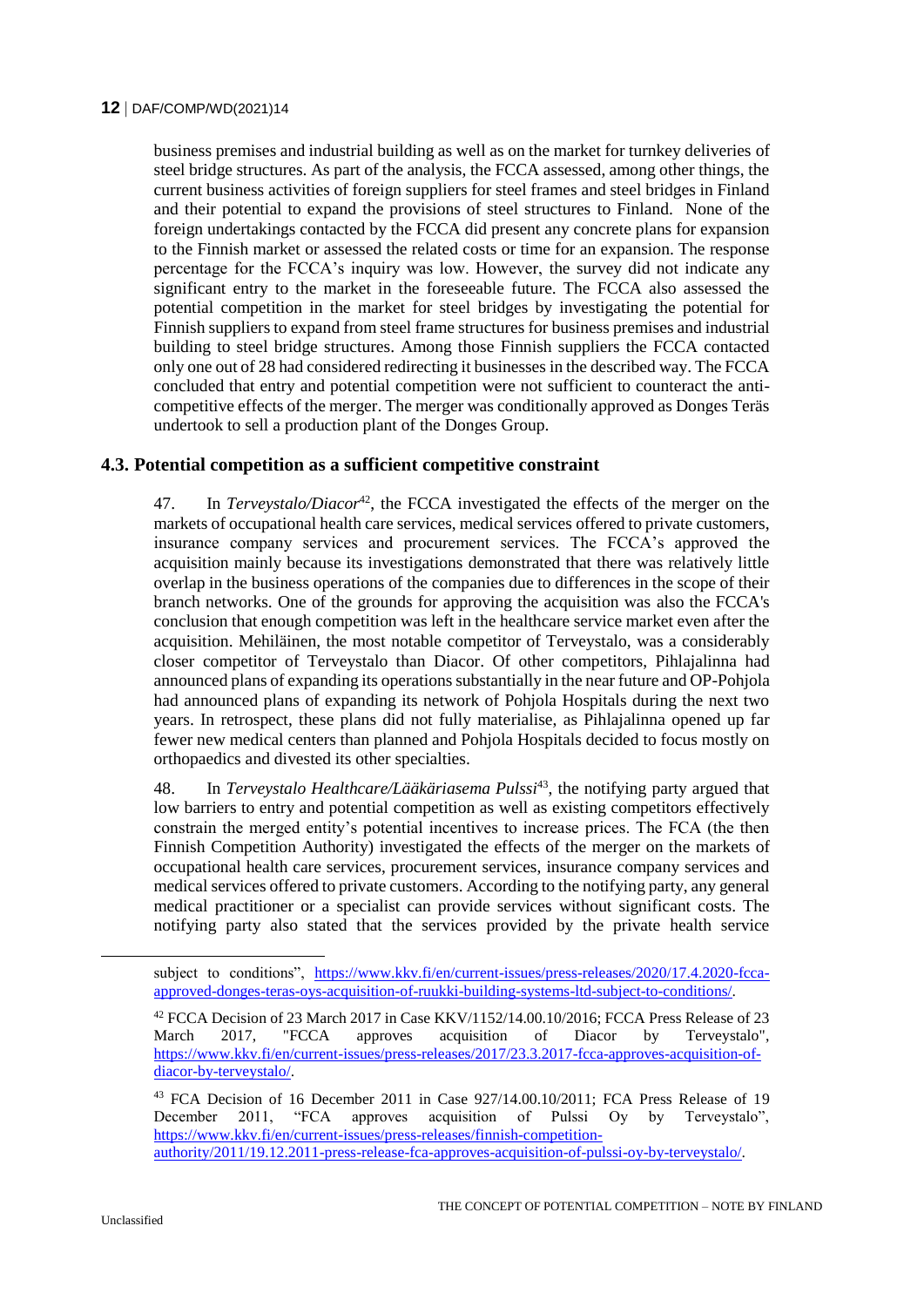companies are mainly carried out by self-employed practitioners and that the mobility of these practitioners further facilitates entry to the market. The FCA did not analyse the alleged low barriers to entry or provide any evidence that would be against those presented by the notifying party. The FCA concluded that the merger would not significantly impede effective competition in the Finnish markets or a substantial part thereof.

49. In *YIT-Yhtymä/Calor***<sup>44</sup>**, the FCA's investigations particularly focused on the competitive situation in the markets for large industrial pipeline installations as some of the market participants had stated that the merged entity would attain an extremely strong position in the market for large industrial pipeline contracts. Based on the FCA's investigation, there were only few foreign competitors operating in the Finnish market. However, the FCA considered that foreign competitors could form a credible threat for the use of market power by the merged entity. In the first phase, competition was mainly to be expected from Sweden and from Central Europe and possibly from Baltic Countries and Russia. The FCA concluded that despite the considerable market share of the merged entity and its other competitive advantages, enough competing alternatives were still available in the market so that the merger could not be considered to achieve such a dominant position as would substantially restrict competition.

50. As regards anti-antitrust practices, potential competition and barriers to entry were discussed and analysed in the FCA's investigation into *Yara's* pricing of agricultural fertilizers<sup>45</sup> and the alleged abuse of a dominant position. In its decision, the FCA stated that among the factors that will be discussed in the assessment of potential competition are those affecting the ease of entry. Factors such high sunk costs, costs faced by customers in switching to a new product, long-term contracts and sometimes heavy regulation are considered being likely to make it difficult for the emergence of competition in the market. Also, an incumbent's aggressive reputation and strategic investments can form de facto barriers to entry. Barriers to entry may also consist of an advantage of a dominant undertaking such as economies of scale, product variation, privileged access to natural resources, an important technology or an established sales or distribution channel. In its decision, the FCA concluded that the use of market power by Yara is constrained by the threat of expansion of actual competitors and potential competition. In a situation where, in addition to actual competition, there exists potential competition, Yara could not likely increase prices to an unfair level without losing its market share to competitors. The FCA stated that there were no clear indications that Yara's pricing of agricultural fertilizers would result in excessive pricing. The case was therefore closed.

51. After some years, the FCCA initiated an ex-officio investigation into *Yara's*  practices in the trade of agricultural fertilizers.<sup>46</sup> Yara has a strong position in the fertilizer trade in Finland and the FCCA investigated certain procedures of Yara as possible abuse of a dominant position. In its investigation, the FCCA focussed on whether Yara's discount and support system restricted competition in the fertilizer market and impeded the market entry of competing fertilizer manufacturers. The FCCA also prepared an economic

<sup>44</sup> FCA Decision of 7 May 2001 in Case 1025/81/2000; FCA Yearbook of 2001, p. 32-33, [https://www.kkv.fi/globalassets/kkv-suomi/julkaisut/vuosikirjat/kilpailuvirasto/2002/kivi](https://www.kkv.fi/globalassets/kkv-suomi/julkaisut/vuosikirjat/kilpailuvirasto/2002/kivi-vuosikirja-2002-en.pdf)[vuosikirja-2002-en.pdf.](https://www.kkv.fi/globalassets/kkv-suomi/julkaisut/vuosikirjat/kilpailuvirasto/2002/kivi-vuosikirja-2002-en.pdf)

<sup>&</sup>lt;sup>45</sup> The FCCA decision of 19 December 2012 in Case 759/61/2008.

<sup>46</sup> The FCCA decision of 27 October 2017 in Case KKV/217/14.00.00/2014. The FCCA Press Release of 27 October 2017, "The FCCA concludes the investigation of Yara's commercial practices", [https://www.kkv.fi/en/current-issues/press-releases/2017/27.10.2017-the-fcca](https://www.kkv.fi/en/current-issues/press-releases/2017/27.10.2017-the-fcca-concludes-the-investigation-of-yaras-commercial-practices/)[concludes-the-investigation-of-yaras-commercial-practices/.](https://www.kkv.fi/en/current-issues/press-releases/2017/27.10.2017-the-fcca-concludes-the-investigation-of-yaras-commercial-practices/)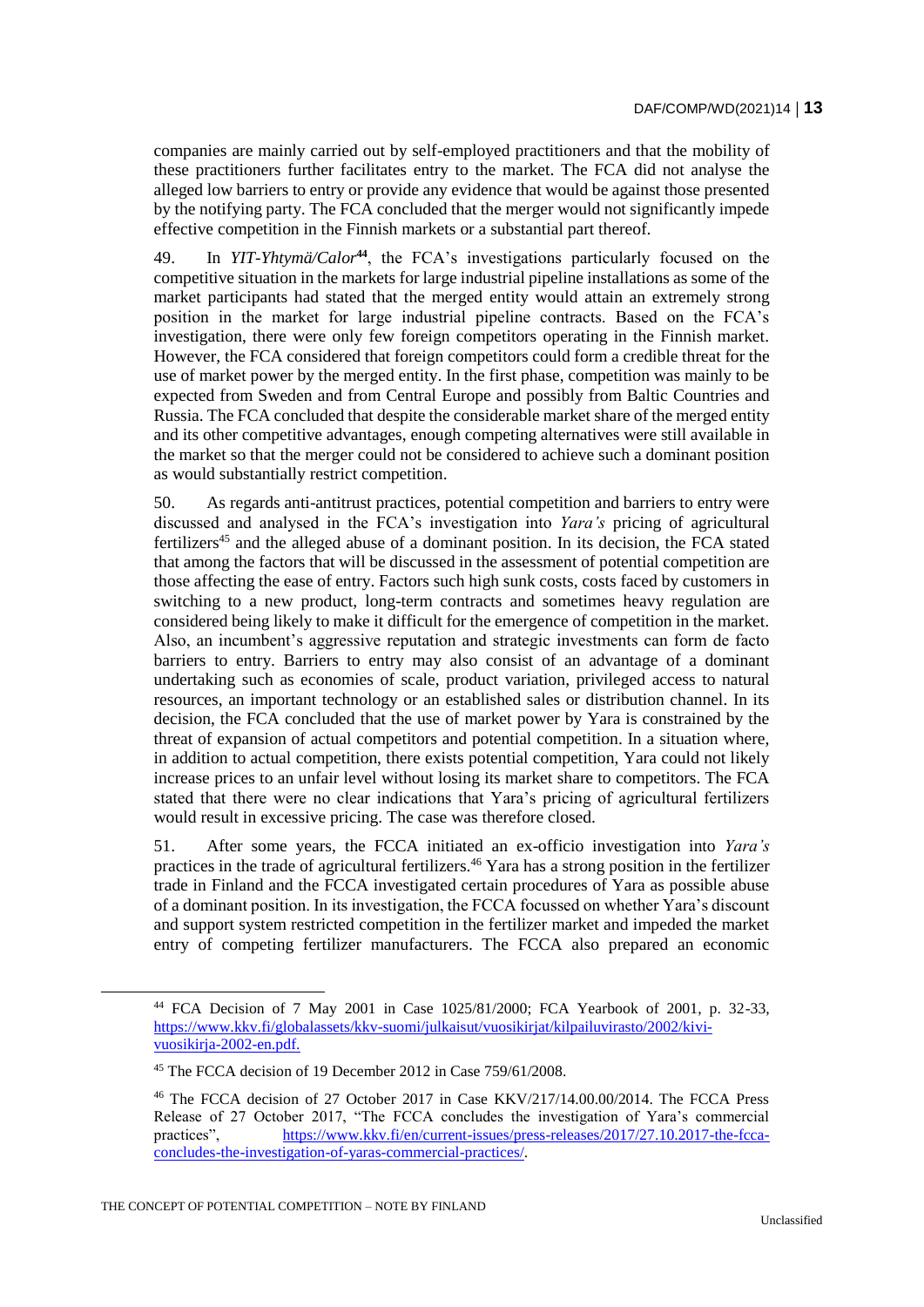assessment of the discount system's market impacts. The FCCA's investigation did not reveal proof that Yara's practices would restrict competition. The case was closed.

# **4.4. Elimination of potential competition**

52. In *Fortum Power and Heat/E.ON Finland<sup>47</sup>*, the FCA stated that despite E.ON Finland's small market share in Finland it was a significant potential competitor for Fortum in the Finnish market. E.ON Group had explicitly informed that Nordic Countries were amongst the focus for its business growth plans. E.ON Finland, for example, had plans to invest in new production capacity. Therefore, in addition to the elimination of actual competition the merger would also eliminate a significant competitive constraint to Fortum. The merger was conditionally approved as Fortum divested some of its production capacity. Fortum, for example, offered to the Finnish market a virtual capacity for a certain period of time. The conditions were temporary because the situation in the Finnish electricity market was about to change due to, for example, the completion of the new nuclear power plant and the new transmission connection between the Finnish and Swedish electricity networks. The divested capacity would compensate the elimination of potential competition consisted of the investments plans by E.ON Finland.

In *Posti/Leijonajakelu*<sup>48</sup>, the FCA conditionally cleared the merger whereby Finland Post acquired from the Sanoma Corporation part of Leijonajakelu's early morning delivery business. Barring conditions, the acquisition would have led to an appreciable strengthening of Finland Post's total position, the removal of potential competition in the early morning deliveries of newspapers and the strengthening of Finland Post's position with respect to advertisers. Although the parties to the merger had not previously competed with each other to a significant extent, they had formed a potential threat of competition in the market. The conditions imposed consisted, among other things, of the amendments to Finland Post's delivery contracts so as to enable its customers to transfer to possible alternative distributors. The conditions ensured that at least a similar situation prevails in the market post-merger.

# **5. Concluding remarks**

53. In most cases, potential competition is one of the factors which is analysed when assessing the effects of a merger on competition or the alleged anti-competitive practices such as abuses of a dominant position. However, the analysis of the decision practice of the FCCA and the judgments of the Market Court indicates that only in few cases it has been a decisive factor for the outcome.

54. However, some conclusions can be drawn. First, it seems that evidence has an important role in the analysis of potential competition. For example, in *Kesko/Heinon Tukku*, the Market Court stated that neither the FCCA or the merging parties had provided

<sup>47</sup> FCA Decision of 2 June 2006 in Case 52/81/2006; FCA Yearbook of 2006, p. 25, [https://www.kkv.fi/globalassets/kkv-suomi/julkaisut/vuosikirjat/kilpailuvirasto/2006/kivi](https://www.kkv.fi/globalassets/kkv-suomi/julkaisut/vuosikirjat/kilpailuvirasto/2006/kivi-vuosikirja-2006-en.pdf)[vuosikirja-2006-en.pdf.](https://www.kkv.fi/globalassets/kkv-suomi/julkaisut/vuosikirjat/kilpailuvirasto/2006/kivi-vuosikirja-2006-en.pdf)

<sup>48</sup> FCA Decision of 22 August 2003 in Case 146/81/2003; FCA Press Release of 22 August 2003, "Acquisition of Leijonajakelu by Finland Post Ltd approved conditionally", [https://www.kkv.fi/en/current-issues/press-releases/finnish-competition](https://www.kkv.fi/en/current-issues/press-releases/finnish-competition-authority/2003/acquisition-of-leijonajakelu-by-finland-post-ltd-approved-conditionally/)[authority/2003/acquisition-of-leijonajakelu-by-finland-post-ltd-approved-conditionally/;](https://www.kkv.fi/en/current-issues/press-releases/finnish-competition-authority/2003/acquisition-of-leijonajakelu-by-finland-post-ltd-approved-conditionally/) FCA Yearbook of 2004, p. 70, [https://www.kkv.fi/globalassets/kkv-](https://www.kkv.fi/globalassets/kkv-suomi/julkaisut/vuosikirjat/kilpailuvirasto/2004/kivi-vuosikirja-2004.pdf)

[suomi/julkaisut/vuosikirjat/kilpailuvirasto/2004/kivi-vuosikirja-2004.pdf.](https://www.kkv.fi/globalassets/kkv-suomi/julkaisut/vuosikirjat/kilpailuvirasto/2004/kivi-vuosikirja-2004.pdf)